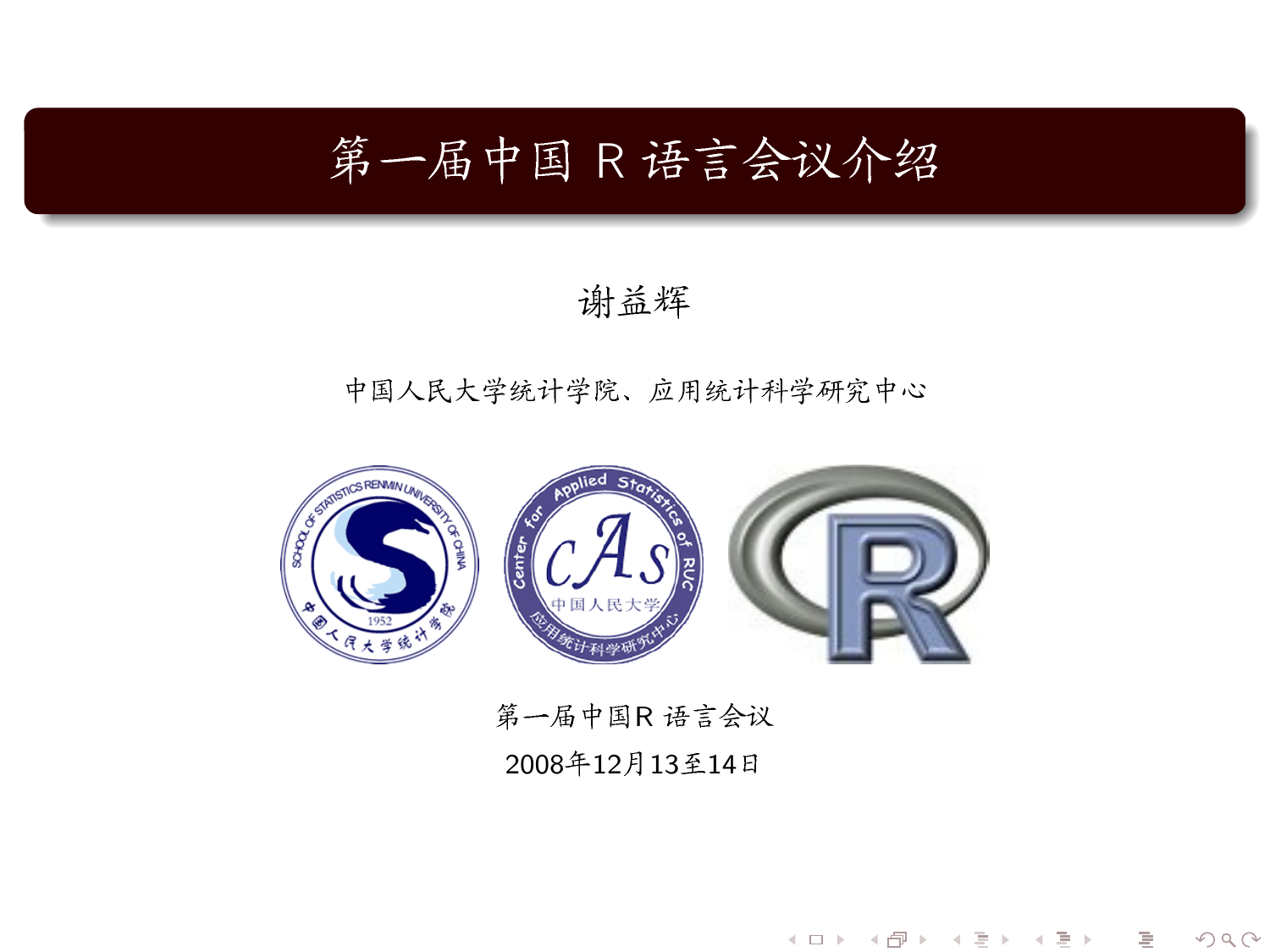

- 主办方 • 会议背景
- 参会情况



• 非常规作用

An Introduction to the 1st Chinese R Conference Yihui Xie

ę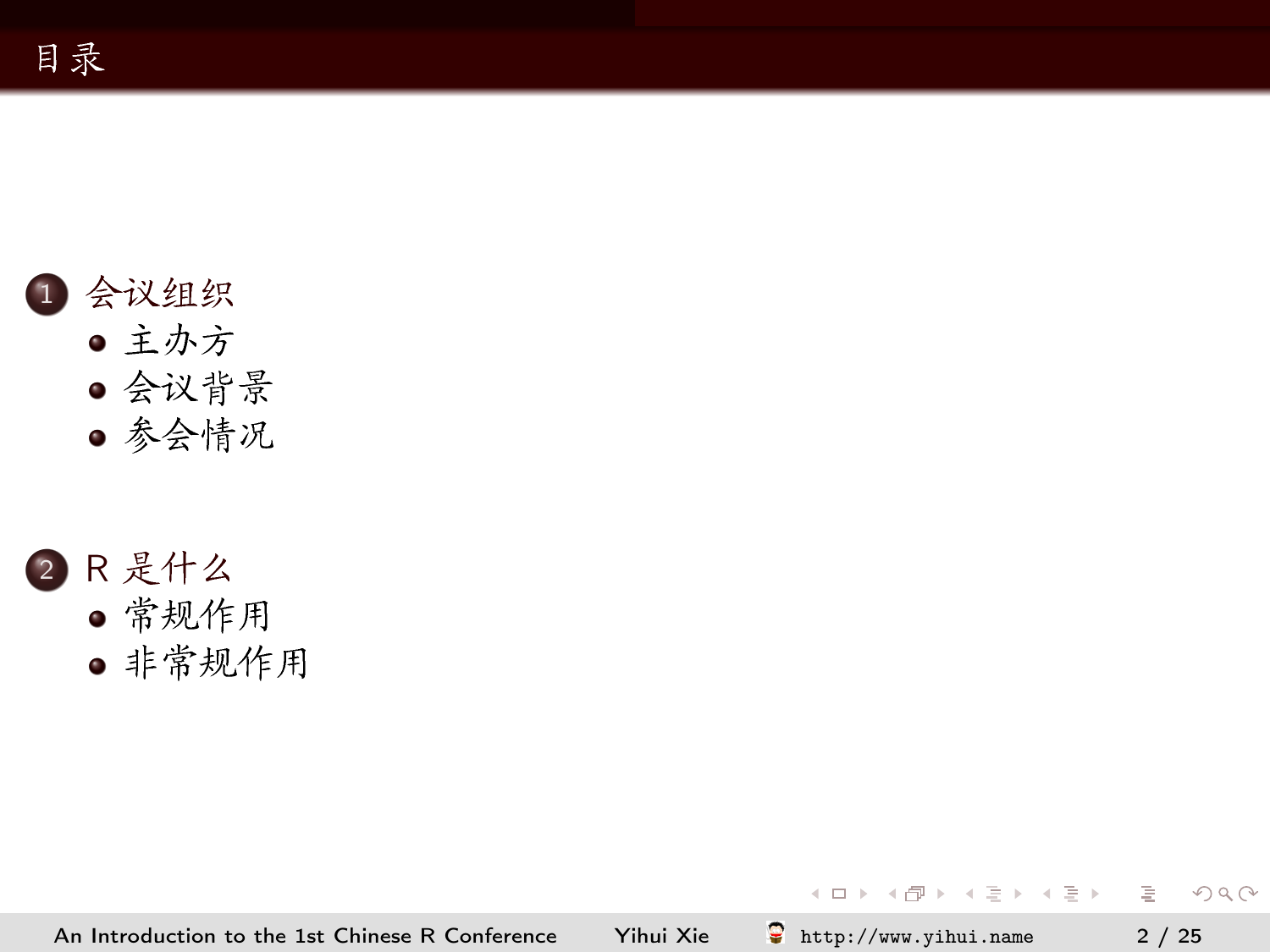

- 主办方 • 会议背景
- 参会情况



<span id="page-2-0"></span>ę An Introduction to the 1st Chinese R Conference Yihui Xie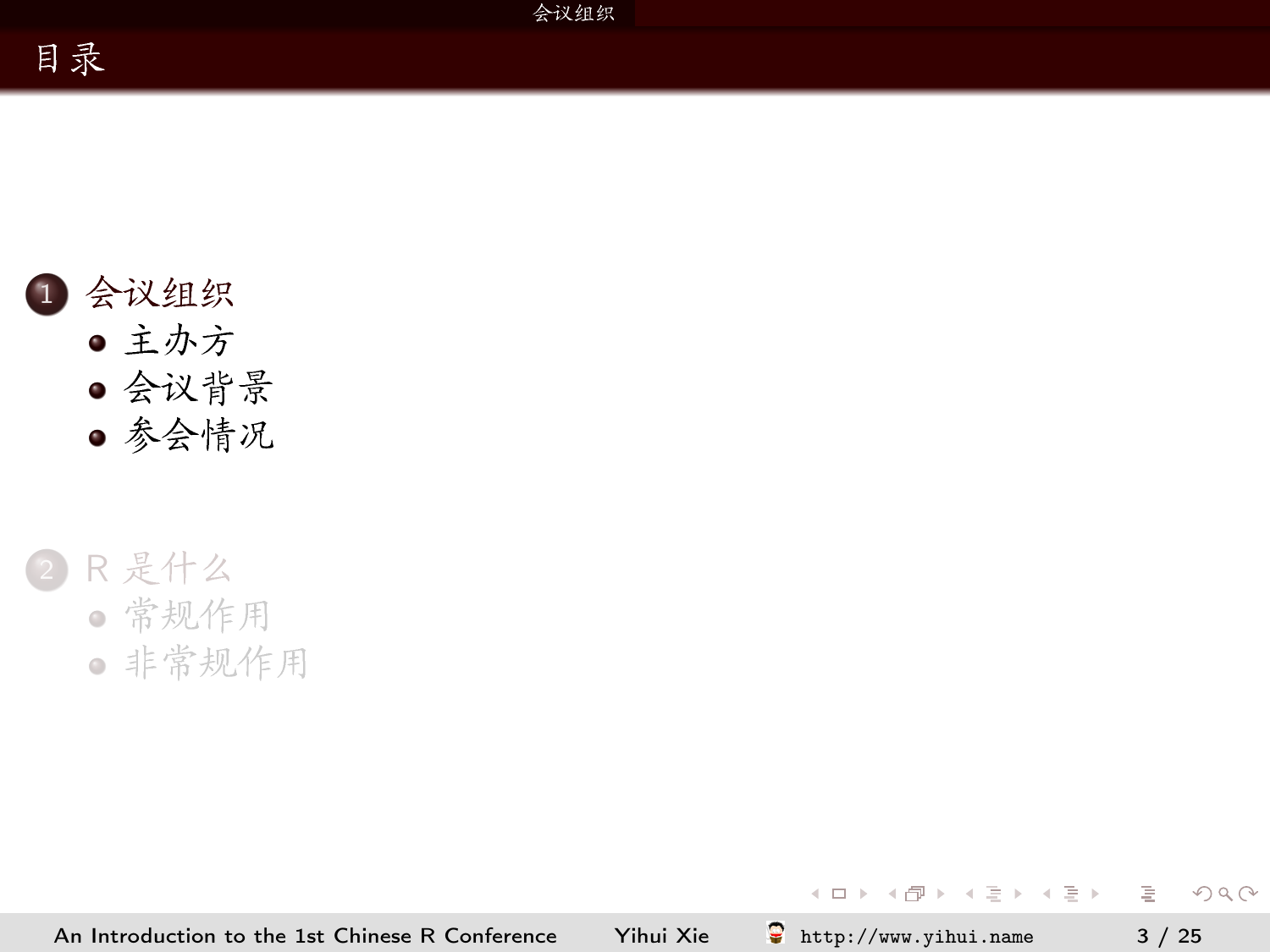● 中国人民大学统计学院 (http://stat.ruc.edu.cn) ● 教育部重点研究基地应用统计科学研究中心  $(inttp://www.appendstats.org)$ 

An Introduction to the 1st Chinese R Conference Yihui Xie ę http://www.yihui.name <span id="page-3-0"></span> $OQ$ 

 $\mathcal{A} \quad \Box \quad \mathcal{P} \quad \mathcal{A} \quad \mathcal{B} \quad \mathcal{P} \quad \mathcal{A} \quad \mathcal{B} \quad \mathcal{P} \quad \mathcal{A} \quad \mathcal{B} \quad \mathcal{P} \quad \mathcal{B} \quad \mathcal{P} \quad \mathcal{B} \quad \mathcal{P} \quad \mathcal{B} \quad \mathcal{P} \quad \mathcal{B} \quad \mathcal{P} \quad \mathcal{B} \quad \mathcal{P} \quad \mathcal{B} \quad \mathcal{P} \quad \mathcal{B} \quad \mathcal{P} \quad \mathcal{B} \quad \mathcal{P} \quad$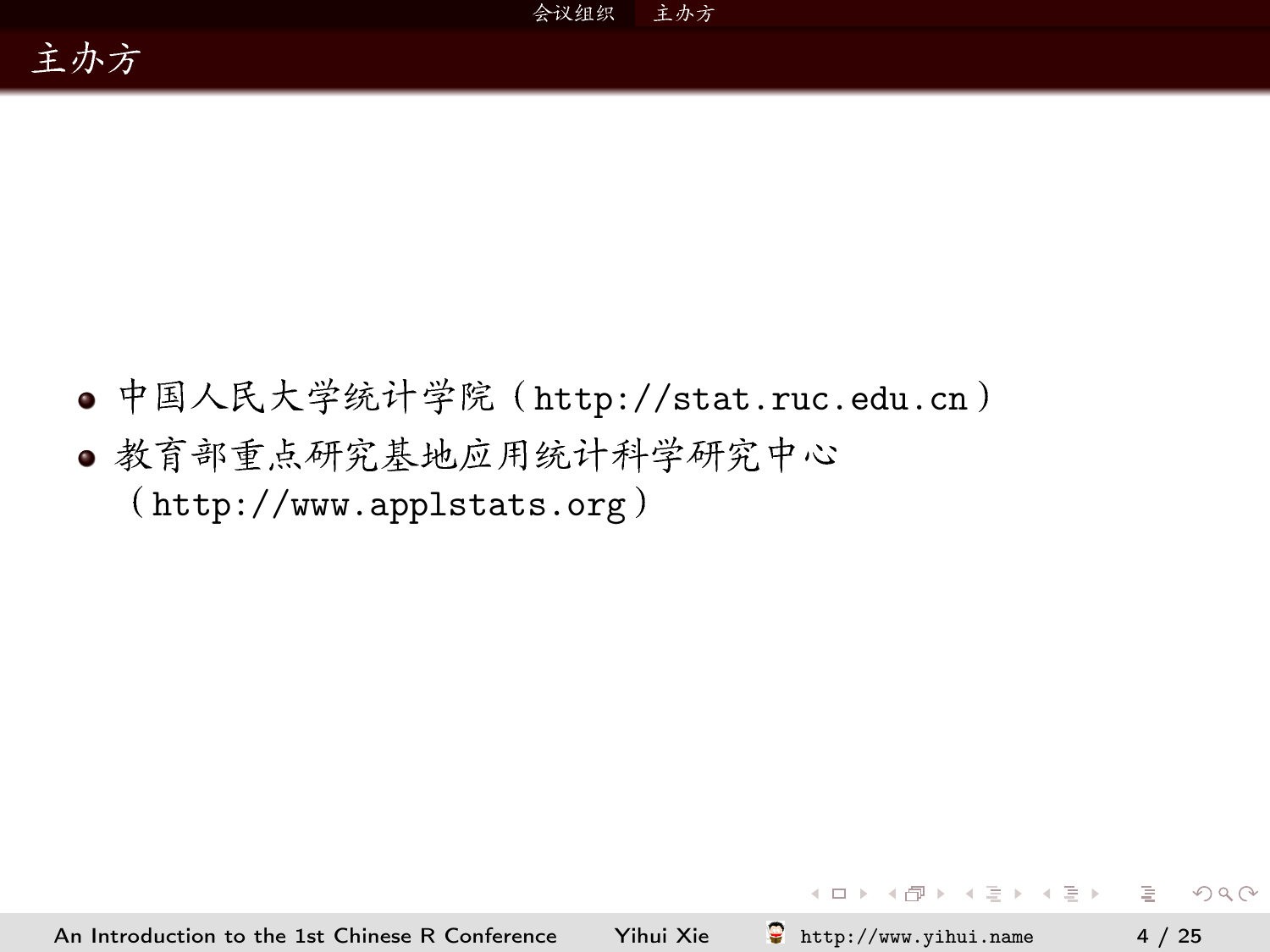- 大背景: 变化中的统计分析需求
- 中背景: COS 论坛 (http://cos.name/bbs) R 版块的讨论
- 小背景: 一个人的德国之行以及一位开明的导师支持

An Introduction to the 1st Chinese R Conference Yihui Xie  $\sum$  http://www.yihui.name

<span id="page-4-0"></span>**KEIK KARK KEIK EI YOUN**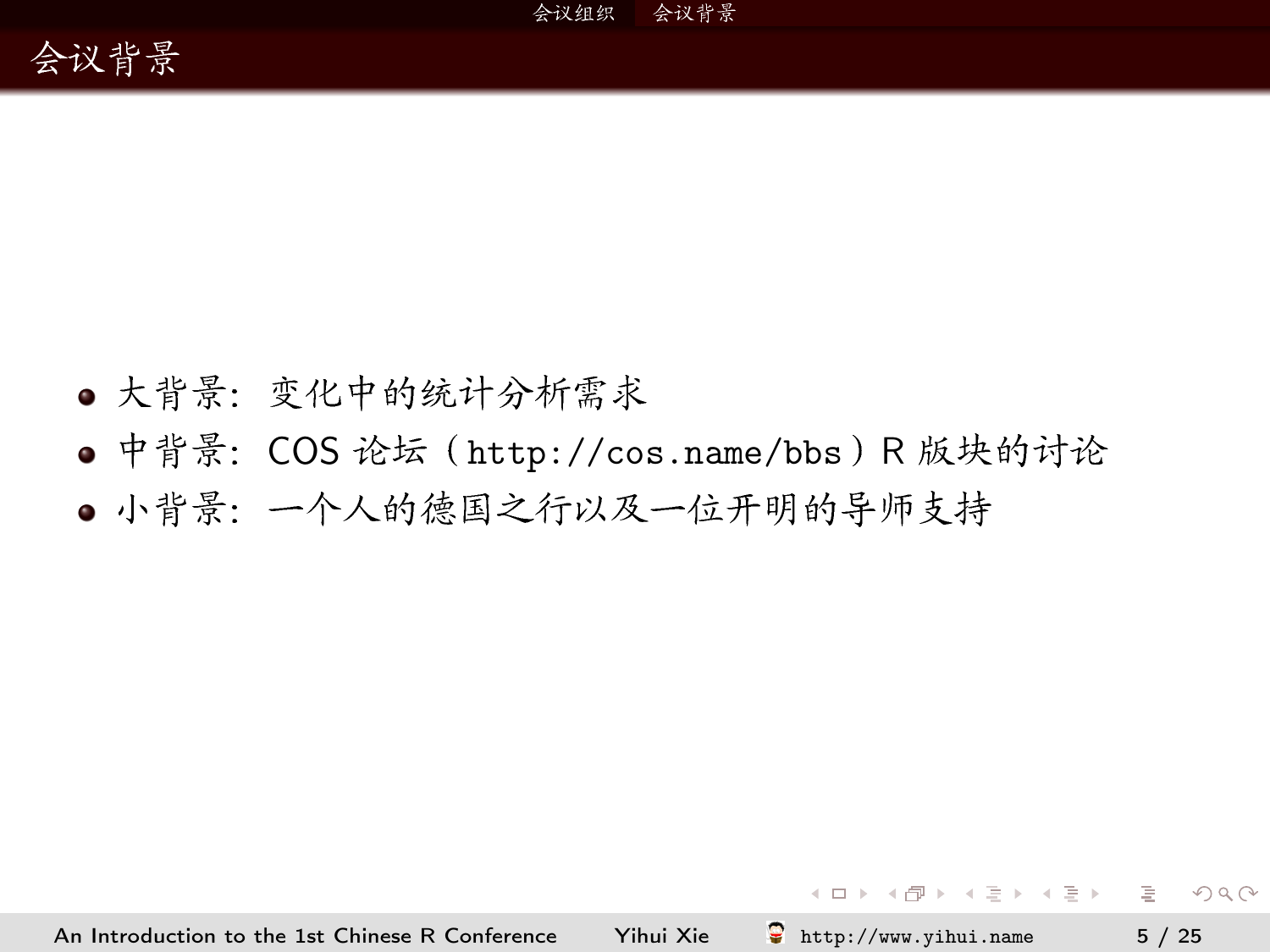

- 高校:对外经贸大学、中南大学、北京大学、北京工业大学、西北 农林科技大学、中国农业大学、北京林业大学、北京大学心理系、 北京工业大学、中国人民大学、湖南大学、北京航空航天大学、首 都经济留易大学、西北师范大学数学与信息学院、浙江大学、荷兰 瓦赫宁根大学、天津大学、北京联合大学、清华大学、东北林业大 学、商丘师院、安徽师范大学、南京财经大学、北京师范大学、人 大区域所、吉林大学商学院、中国农业大学、浙江杭州电子科技大 学、西安财经学院、北京工商大学、北京交通大学
- <span id="page-5-0"></span>● 科研机构: 中科院动物所、中科院植物研究所、中国科学院上海生 命科学研究院、北京植物所、中国科学院生态环境研究中心、植物 所、中科院北京基因组研究所、军事医学科学院、协和医学院阜外 心血管病医院、中科院自动化所、中国科学院动物研究、中国林科 院、中科院研究生院、北京大学医学部、中国疾病预防控制中心、 广西植物研究所、中国林业科学研究院林业研究所、中科院沈阳应 用生态研究所、中国环境科学研究院、北京疾病预防控制中心、中 科院心理所 A EL A FER A ER A ER HONO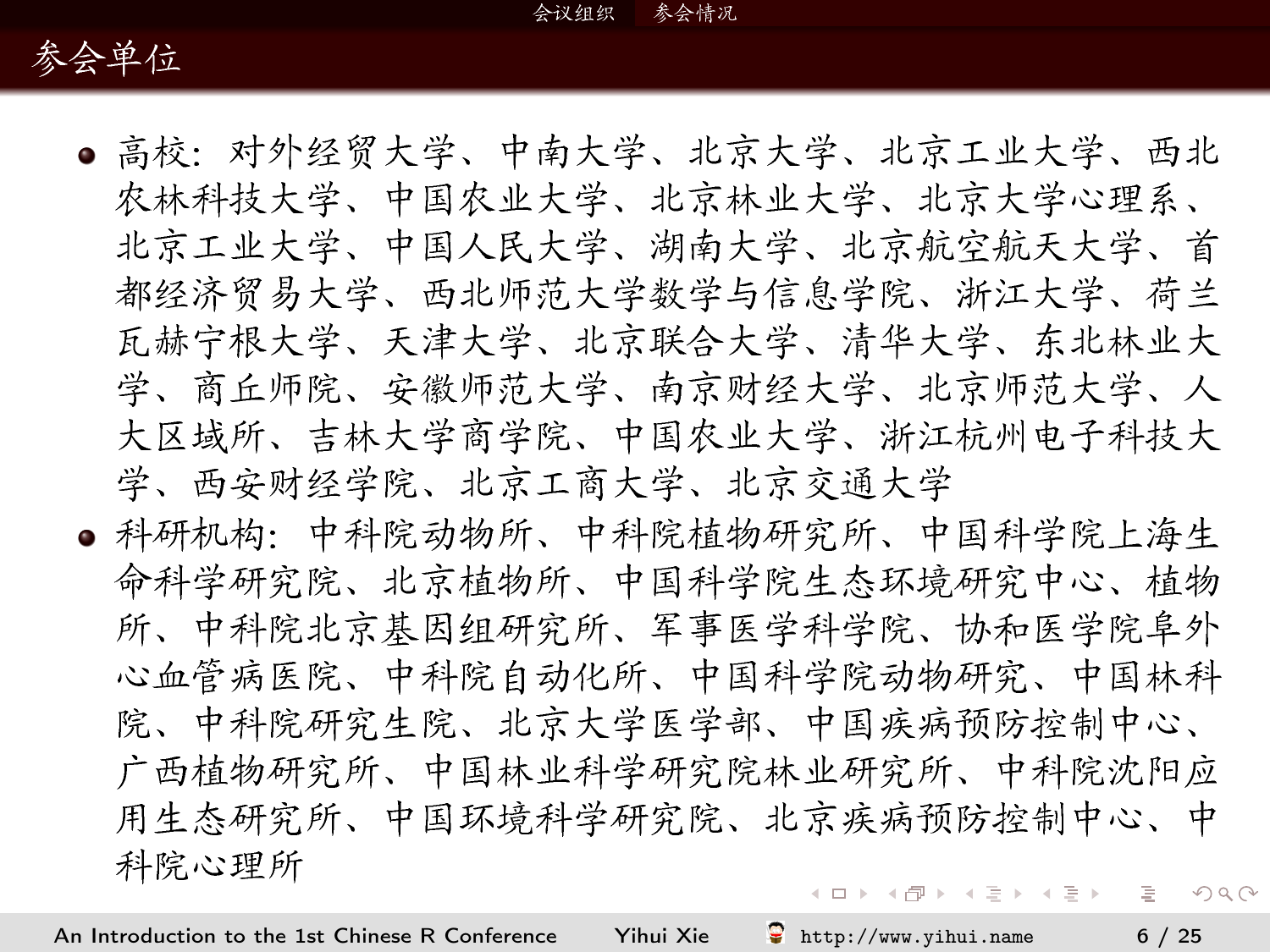

- 公司企业:雅虎、新华信国际信息咨询公司、上海源略数据服务有 限公司、中芯国际、北京中彩在线科技有限责任公司、北京移动、 浙江口碑网络技术有限公司、Watson Wyatt Worldwide、IBM、石 药集团、qunar.com、北京博达新大陆广告有限公司、新好耶信息 技术有限公司
- 出版社:机械工业出版社

**KOD KAD KED KED E VAN**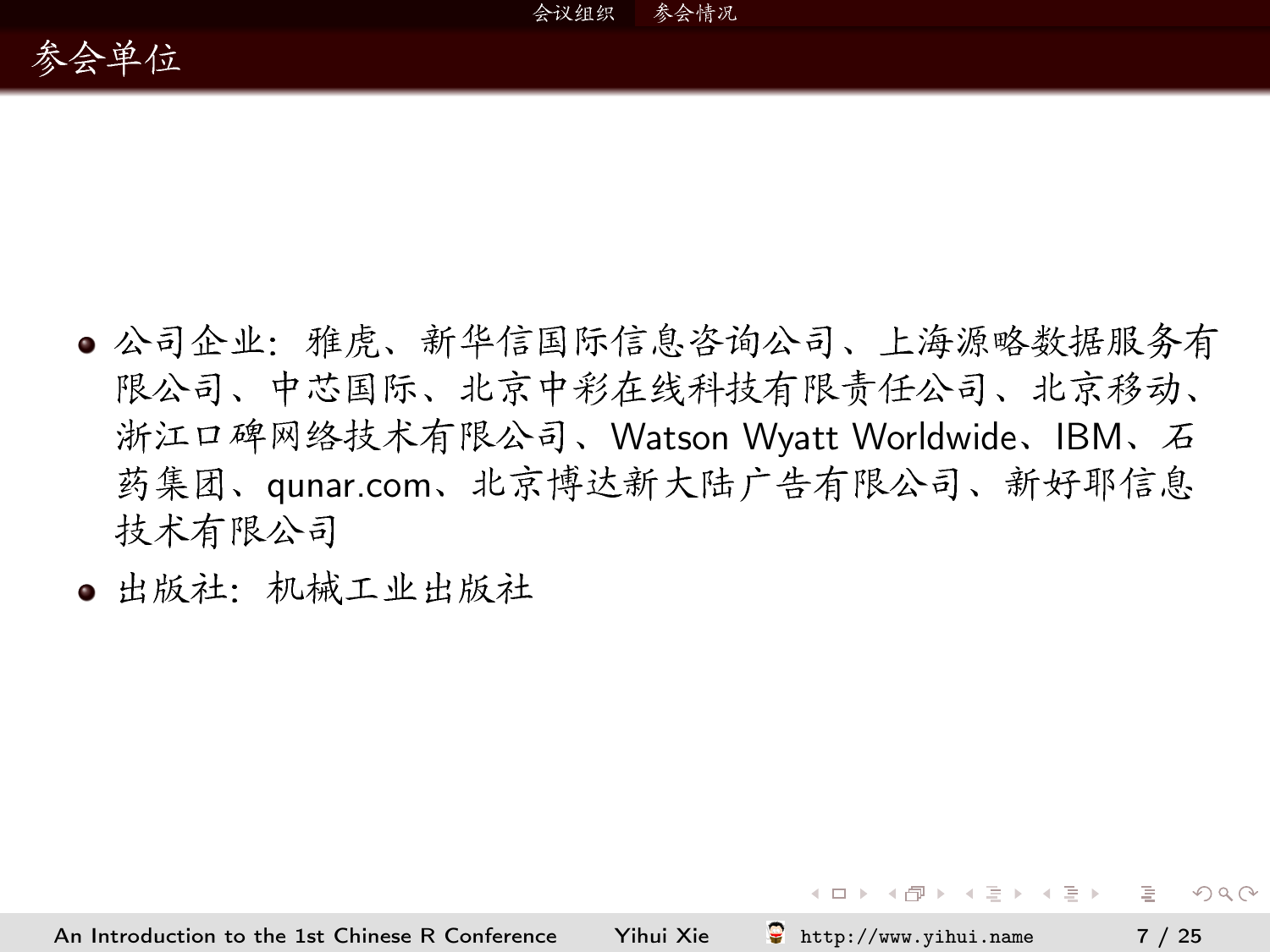# 参会单位

历经两个多月时间,这130余人聚到了一起



直到昨天夜里1点左右有人还在报名 为什么?

An Introduction to the 1st Chinese R Conference Yihui Xie ę http://www.yihui.name  $8/25$ 

 $\left\{ \begin{array}{ccc} \pm & \pm & \pm \end{array} \right.$  and  $\left\{ \begin{array}{ccc} \pm & \pm & \pm \end{array} \right.$  and  $\left\{ \begin{array}{ccc} \pm & \pm & \pm \end{array} \right.$ 

 $\equiv$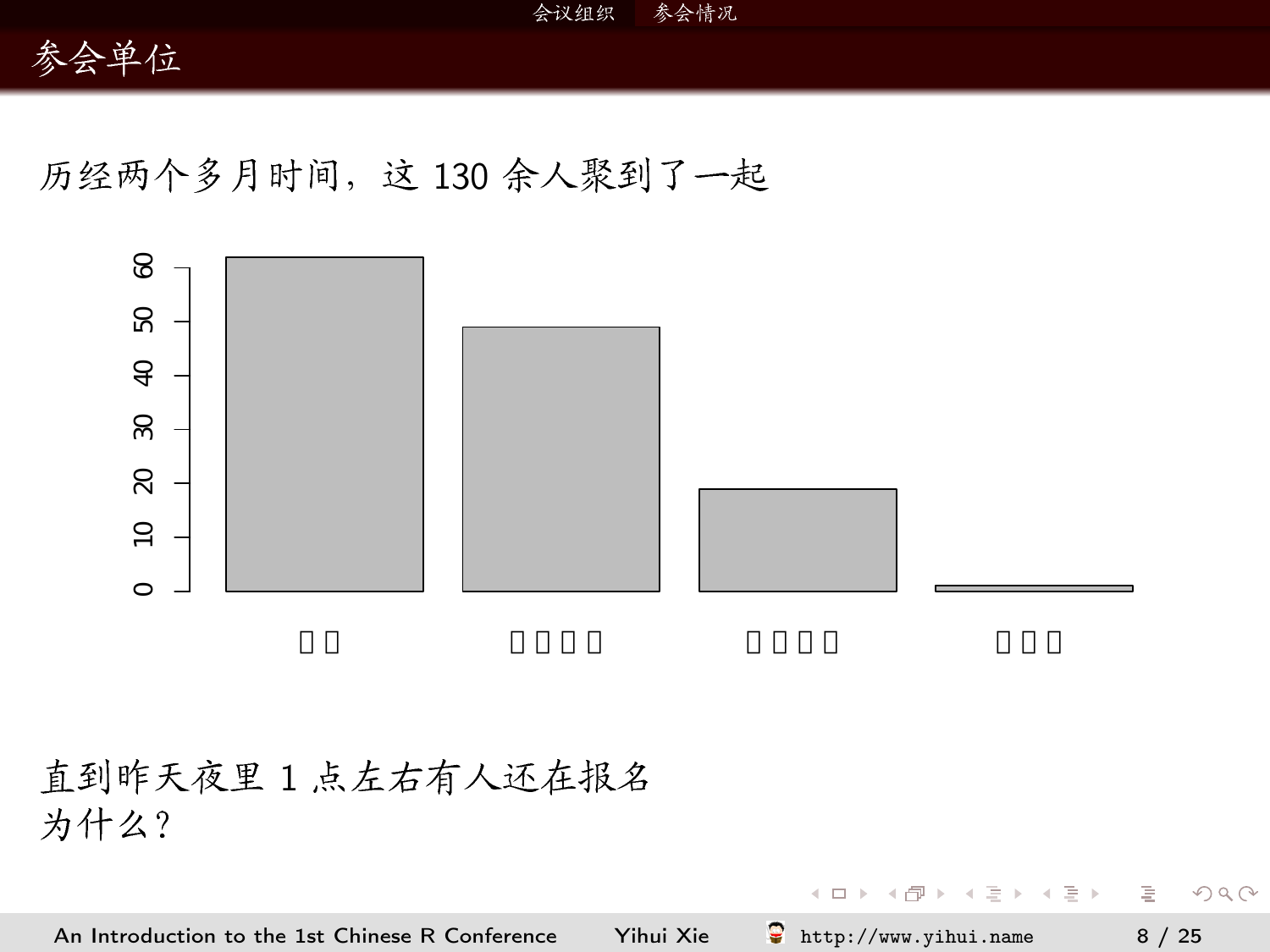#### 参会情况 会议组织

# 他们说了什么

- 这么好的机会,我相信这一定是一次难以忘怀的会议
- 有幸列名第一次COS R会议, 颇有历史荣誉感
- 虽然有点远.但还是争取珍惜这个机会!
- 赴汤蹈火也要参加你们的会议!
- 十分感谢提供了这样的一个平台, 让大家在R的旗帜下结识, 使我 有机会向大家请教学习。
- 想组织人把最基本的几个包的帮助文档汉化下, 顺便由此来锻炼队 伍
- 力挺! R很好的软件, bioconductor的具体应用就是很好的例子。虽 自深感能力有限,但学习的劲头还是有的,期望与大家多多交流, 共同进步!
- 经过我们连续六天通宵五个晚上的奋斗, 终于将论文修改好了。

<span id="page-8-0"></span>A EL A FER A ER A ER HONO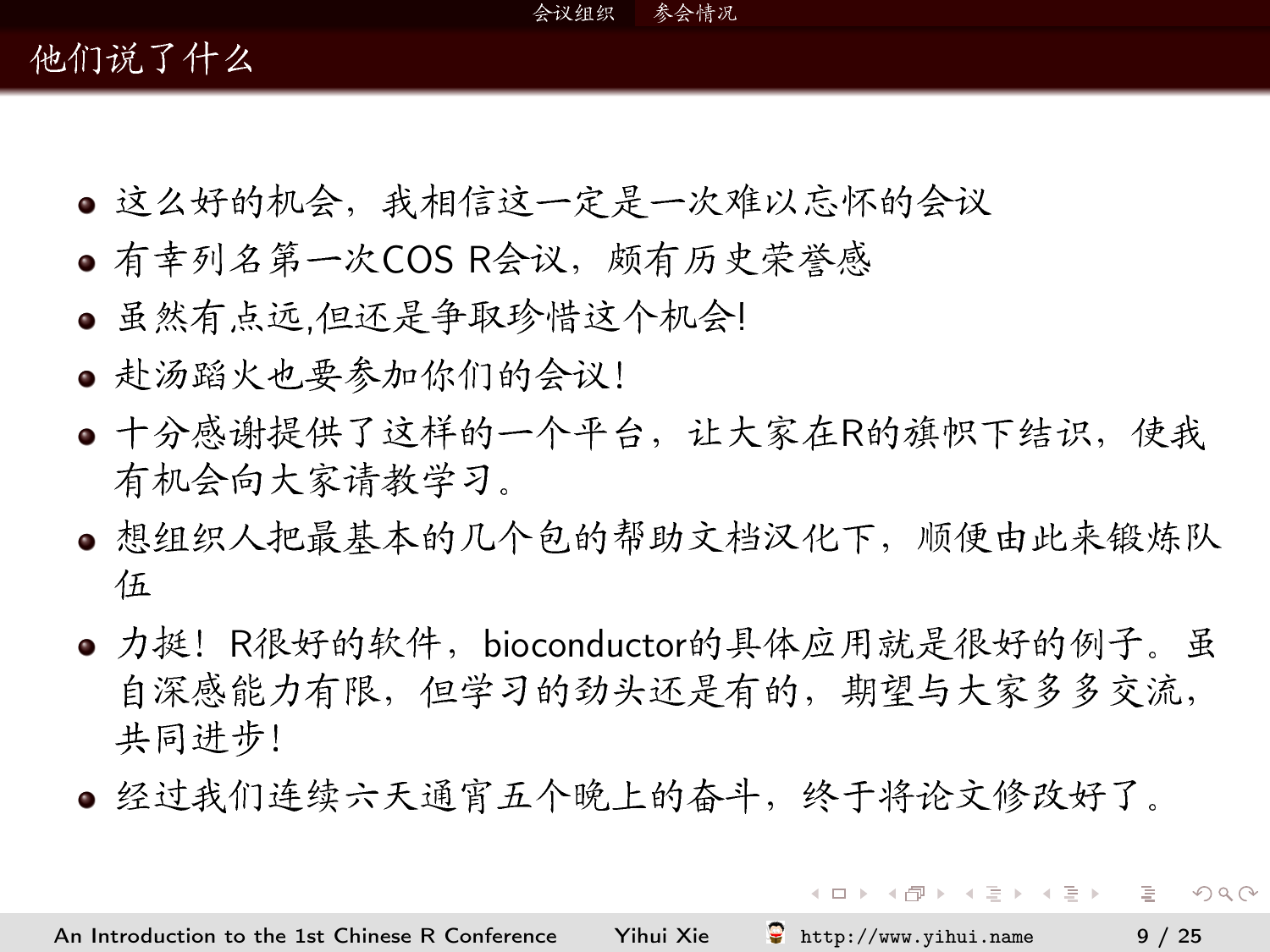# 他们说了什么

- 我才研一,过去学教学的,统计才算是刚入门,才疏学浅,要是你 明年还办就更好了
- 我的R知识几乎都是在本论坛学来的, 学得很零星、很不系统, 不 过热情很高。在此,我向COS论坛表示衷心的感激和诚挚的祝福, 感谢这么多有爱心、乐于奉献的前辈们对我们的无私帮助, 祝福所 有COS上的朋友们学业有成,也祝愿R在中国能被更多的人喜欢。
- 本来计划暑假就做base包的, 结果地震去爱心学校帮忙了, 啥都没 干。
- 我们现在正在学R做数学模拟,挺感兴趣的,我要参加这个会议。 现在好好学,到时好能听得懂
- 我这一阵参与一个项目, 需要用R来分析数据, 那天有时间一定去 参加阿
- 反正就算自费也要去瞧瞧啊, 顺便看看有高手想来上海工作不~
- R语言需要发展, 希望明年可以去参加大会!
- <span id="page-9-0"></span>● 竟然有这么多MM, 奇怪, 奇怪, 真奇怪~~~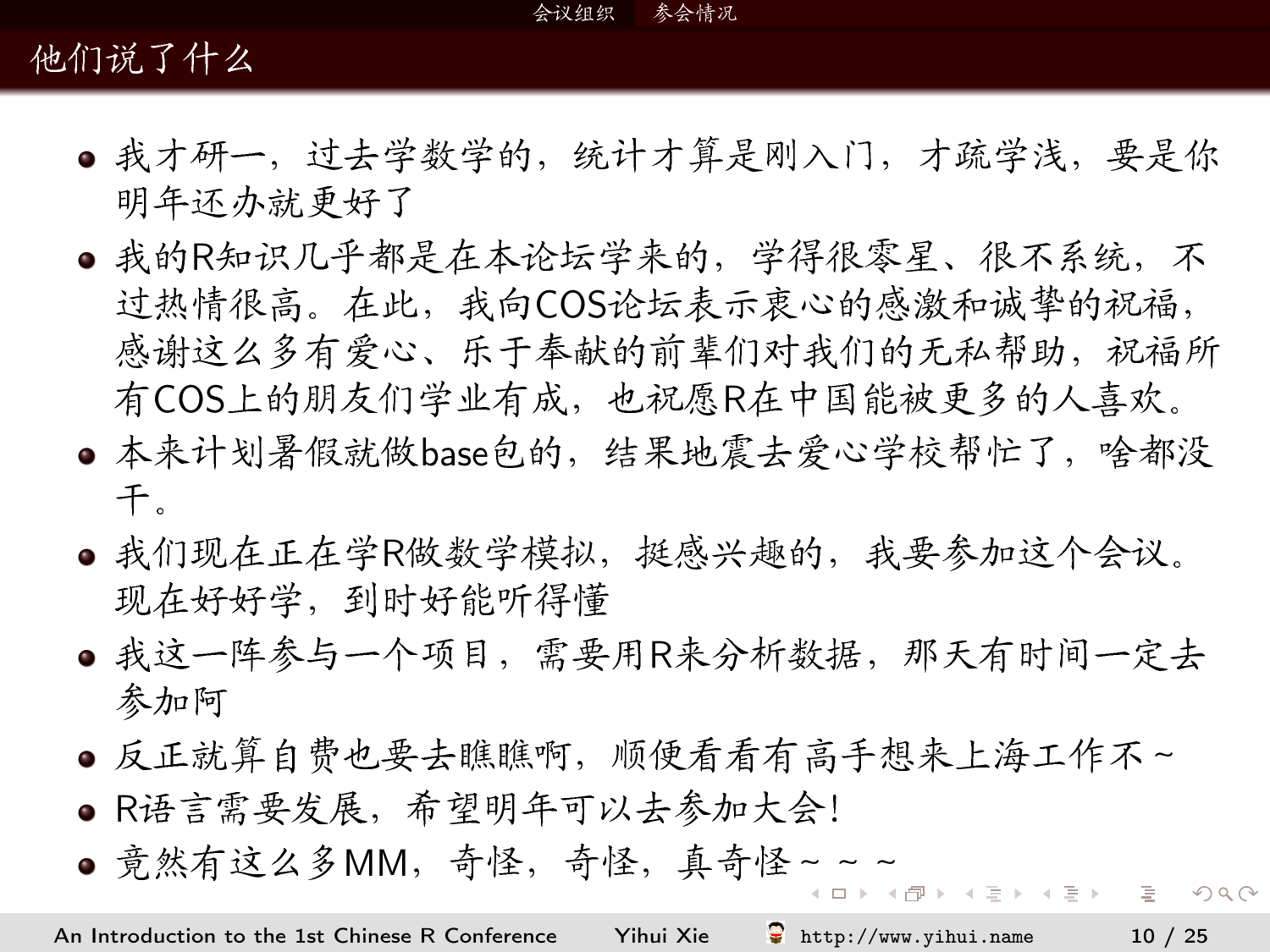# 他们说了什么

- 人都满了哈, 这么快, 不知都是哪里的 ......
- 那我后面只有熬夜了。我现在还没有入门呢, 呵呵!
- 由干自己才刚入门, 也不懂得什么是LaTeX等, 在网上杳找了半天 也没有下载下来。所以,论文也做不好,只好当听众了。另外,最 近几天就自己所学的体会及手边应用R解决的问题做了一个PPT, 不知是否合乎会议的要求?
- $\bullet$  A paper on "Data Mining with  $R''$  is a possibility, Will you be interested in such a paper irrespective of whether I come to Beijing?
- 我是担心我这个题目没多少人感兴趣, 做这个的不多。把机会留给 介绍R基本操作的朋友们,可能对大家帮助大一些。
- · 在推广R时, 应该集中出版一批比较基础的、全面的介绍性的书籍
- 用R语言有一段时间了, 开始不怎么用, 觉得MATLAB, 就可以解 决碰到的问题,后来发现其实不是!
- <span id="page-10-0"></span>● 现在在学习R语言, 用得还很外行, 但是通过使用R语言我发现, 数学的应用就是将实际问题抽象出来,并解决它。 **伊 ト イヨ ト イヨ ト**  $\equiv$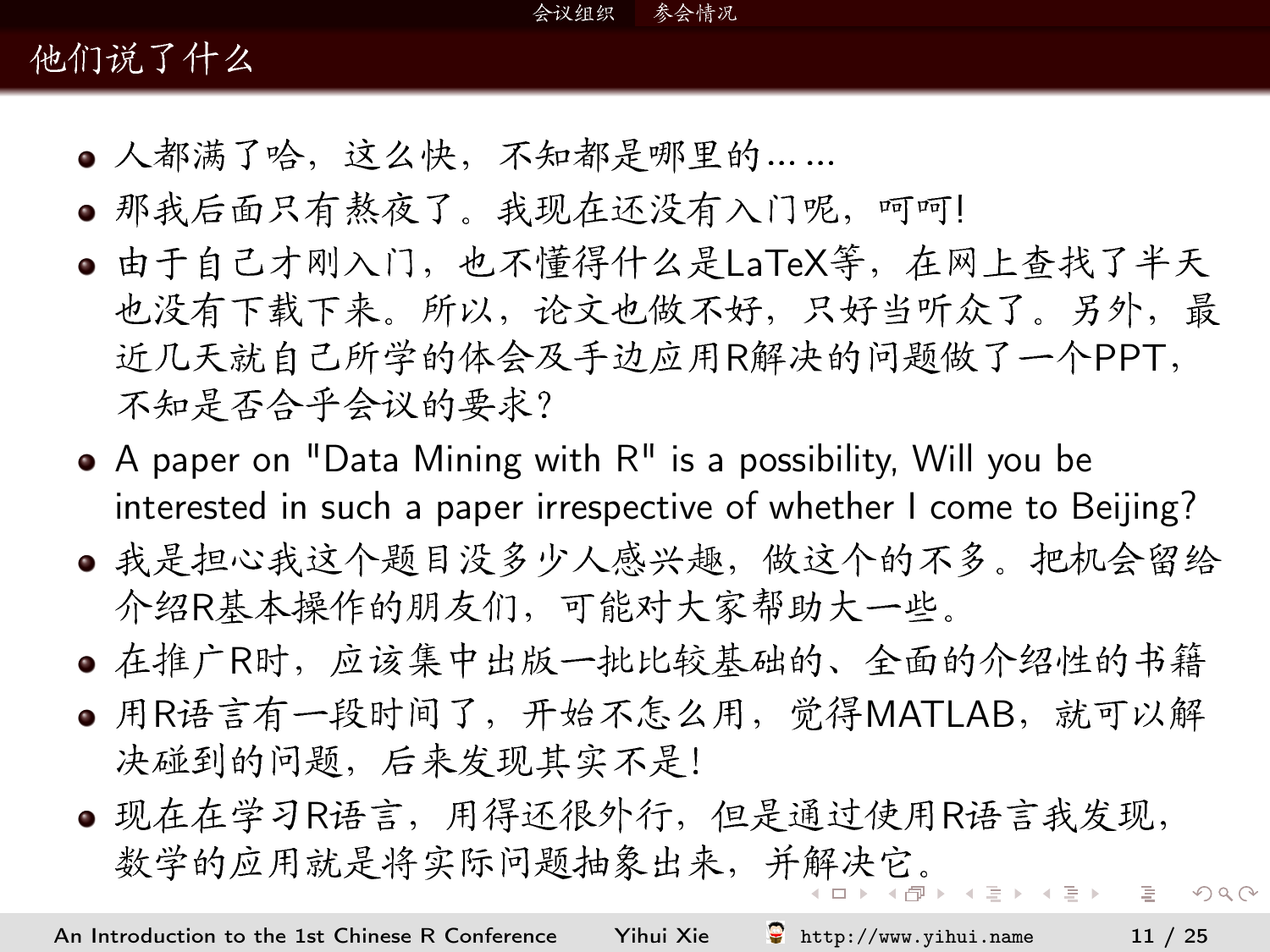参会情况 会议组织

# 他们说了什么

● 因为自己的几乎没有写过一个像样的代码, 仅仅只是能看懂一 些C语言程序, 对数学模型编程并实现它很困难, 开始学习R语言 只是想学习别人是怎么将数学模型变成计算机代码的,看了一 些R语言工具包,反过来使自己对统计有了更深刻的理解。看了很 多帖子,不过我的感觉是,大家讲自己怎么在利用R解决问题的很 少。我使用R的感受是R语言工具包很多,但是每个人的实际问题 不一样, 也不是都可以套用别人的包, 毕竟那是别人在解决自己的 问题时所写的包,因此在使用这些包之前一定要阅读这些包的背景 资料,而不仅仅只是读函数的说明,有些工具包说明文档中会提供 数学方法说明。我想这就是R语言的魅力所在,也是我喜欢的原 因, 虽然我还是初级水平, 但是使用R语言我觉得自己就像在找宝 藏、虽然会费很多时间、但是心情很愉悦。所以那些想快速解决问 题,不想知道问题解决过程或者不想看方法说明文档的朋友,就不 要用R语言了,因为怎么使用的方法都在那里面。

<span id="page-11-0"></span> $\mathbf{E} = \mathbf{A} \oplus \mathbf{B} + \mathbf{A} \oplus \mathbf{B} + \mathbf{A} \oplus \mathbf{B} + \mathbf{A} \oplus \mathbf{B} + \mathbf{A} \oplus \mathbf{B} + \mathbf{A} \oplus \mathbf{B} + \mathbf{A} \oplus \mathbf{B} + \mathbf{A} \oplus \mathbf{B} + \mathbf{A} \oplus \mathbf{B} + \mathbf{A} \oplus \mathbf{B} + \mathbf{A} \oplus \mathbf{B} + \mathbf{A} \oplus \mathbf{B} + \mathbf{A} \oplus \mathbf{B} + \mathbf{A$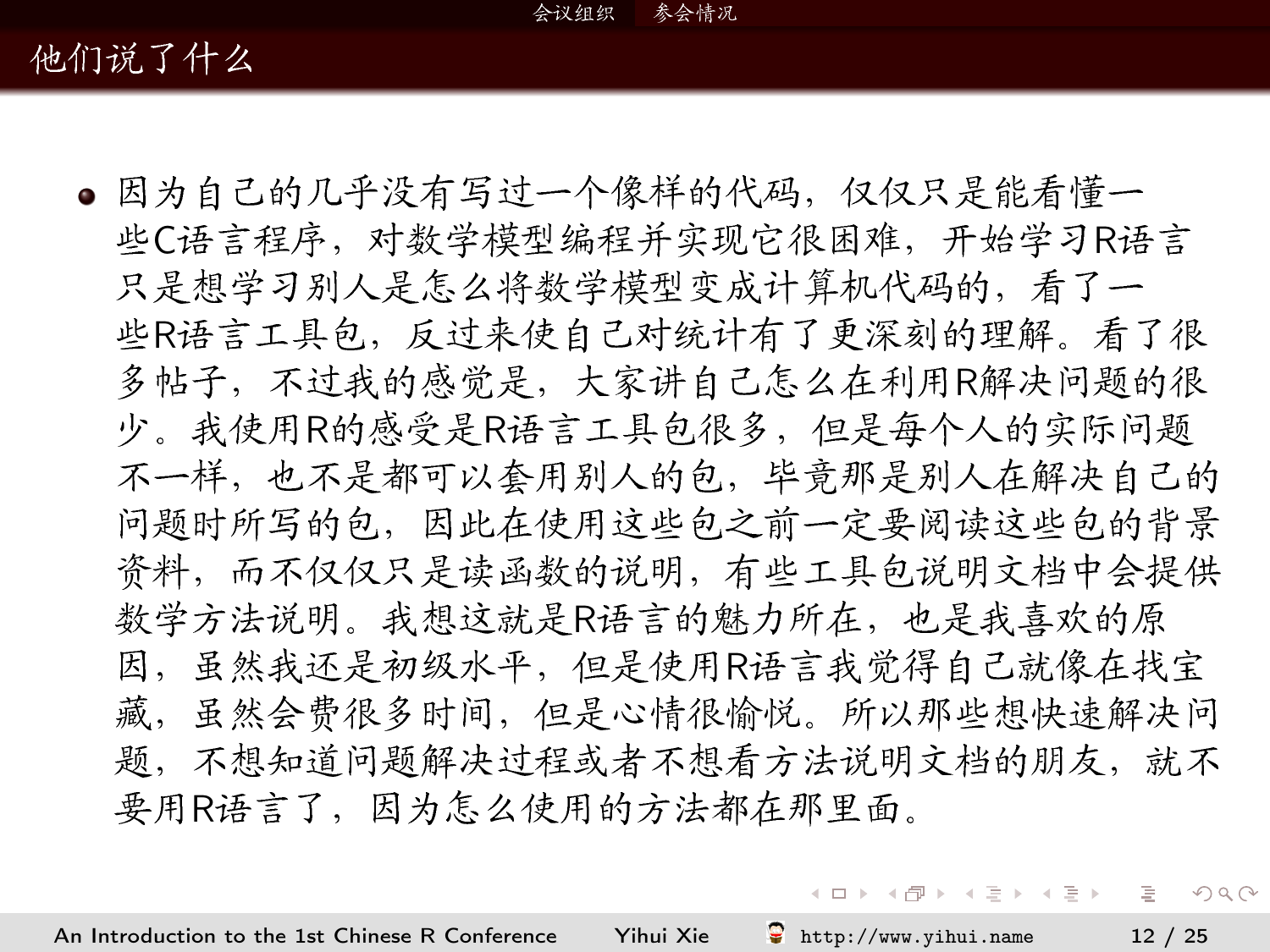# 他们说了什么

- R语言很强大, 但是我只是一个初级入门者, 希望自己可以对它用 的更用得得心应手。
- We look forward to meet people in China who are also interested and specialized in R, and the upcoming seminar should be a good starting point and potential chance of future cooperation with you.
- 我倒是非常希望能够现场参加,可惜路途实在太远,没有办法。国 内的那帮师兄弟们 ( 中科院植物所, 香山) 多还 在spss和sigmaplot中翻滚, 虽然我尝试着给他们介绍了R的妙处, 可惜很多人看见代码就头晕了,所以我印象中似乎没有人可以替我 出场。
- 我使用R一般是用Bioconductor比较多,目前打算基于R学习自己 写Bioconductor的package来分析我们特定的数据,所以希望参会学 习R的编程及应用,认识志同道合的人。

A EL A FER A ER A ER HONO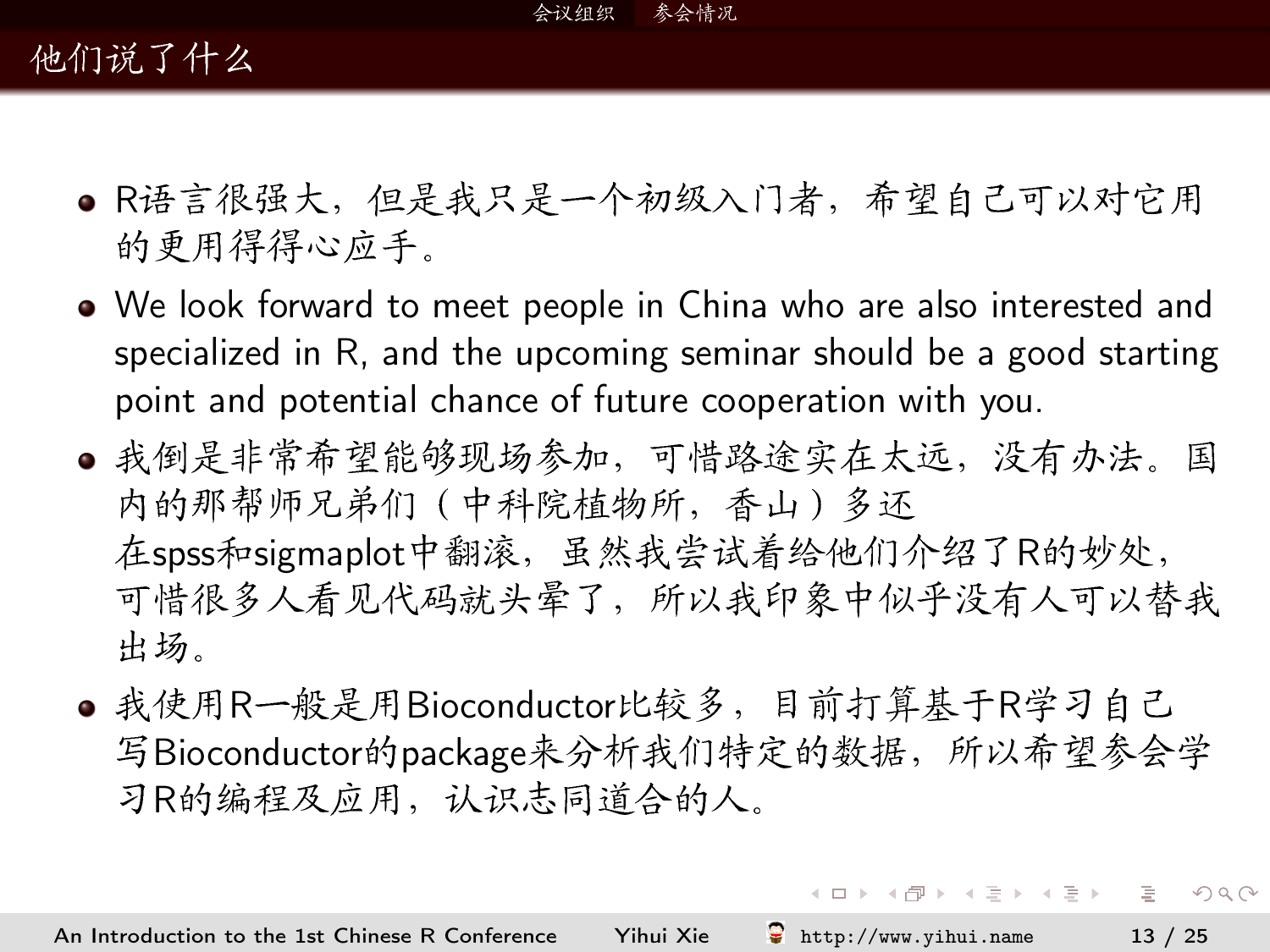这次我参加R会议, 最主要的想法是:

1. 拓宽眼界。想了解R除了在多元统计, 参数, 非参数, 以及分位数回 归上,还用什么领域。

2. 在汤银才老师的R-PPT,上说的若干个R的运行平台,我想具体知道: 这些平台的间的关系,以及怎么应用。

3. 我经常觉得: R的应用很广泛, 自己只是冰山一角, 掌握的知识太少 了,想知道更多的软件包的作用。

4. 希望能多认识几个志同道合的朋友。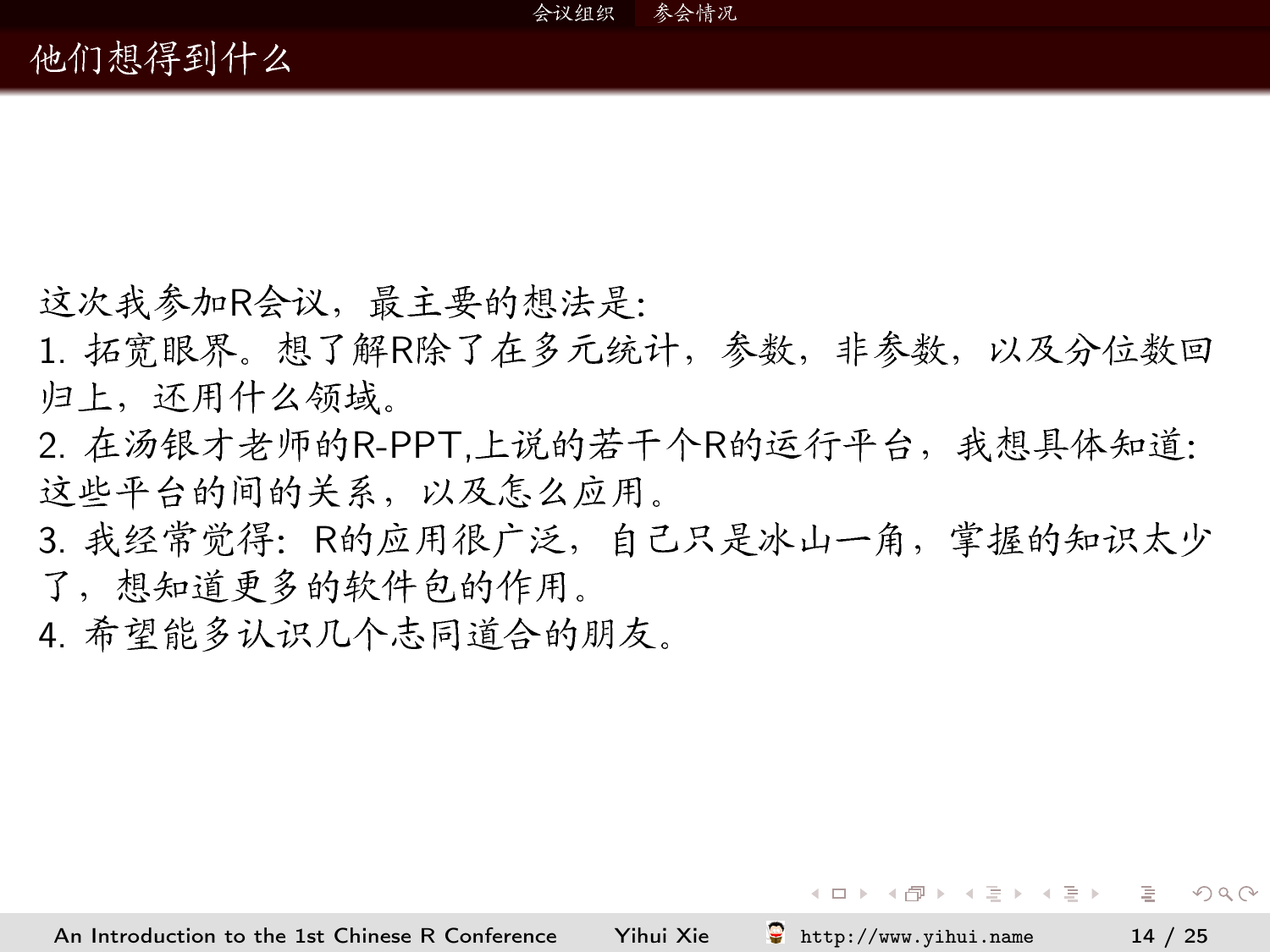我的问题:我是做生态建模的,一直都用C语言,因为生态模拟模型的 代码比较多,对时间效率要求比较高。比如我们在做的IBIS大约 有1046行, 用C运行每次需要10分钟左右。但用R运行这样的程序, 时间 肯定比C要长许多, 因为我前几天用R做了topmodel的参数优 选,topmodel模型简单多了,但工作站还是计算了接近半个小时。我不 知道怎么能够提高R的运算效率, 谢谢!

A O A Y (FINALE) A BLANCH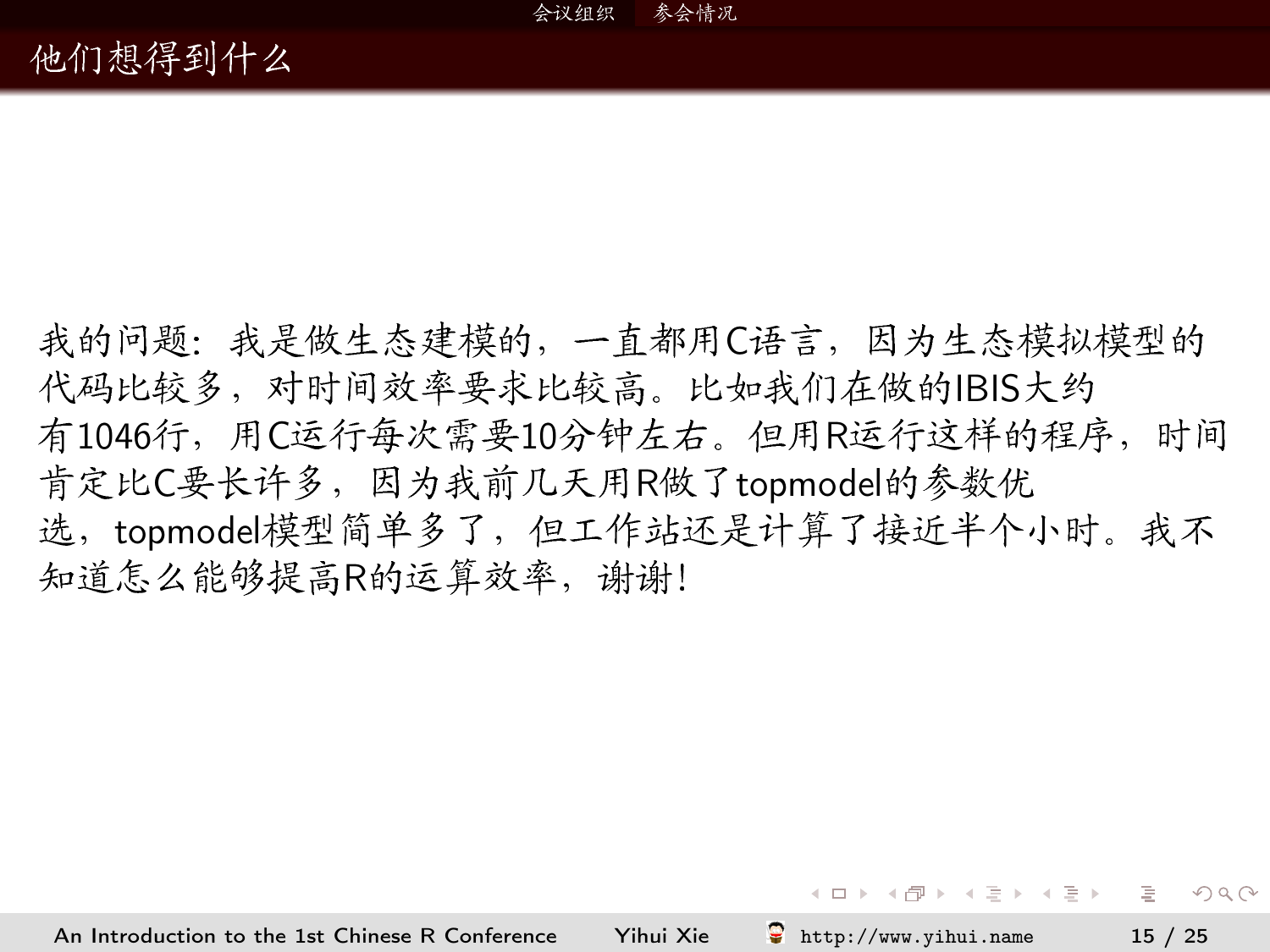# ● 责任: 对统计的责任, 对科学的责任

● 知识: 专业合作

An Introduction to the 1st Chinese R Conference Yihui Xie

**KEIN KARA KEIN (EN 1980)**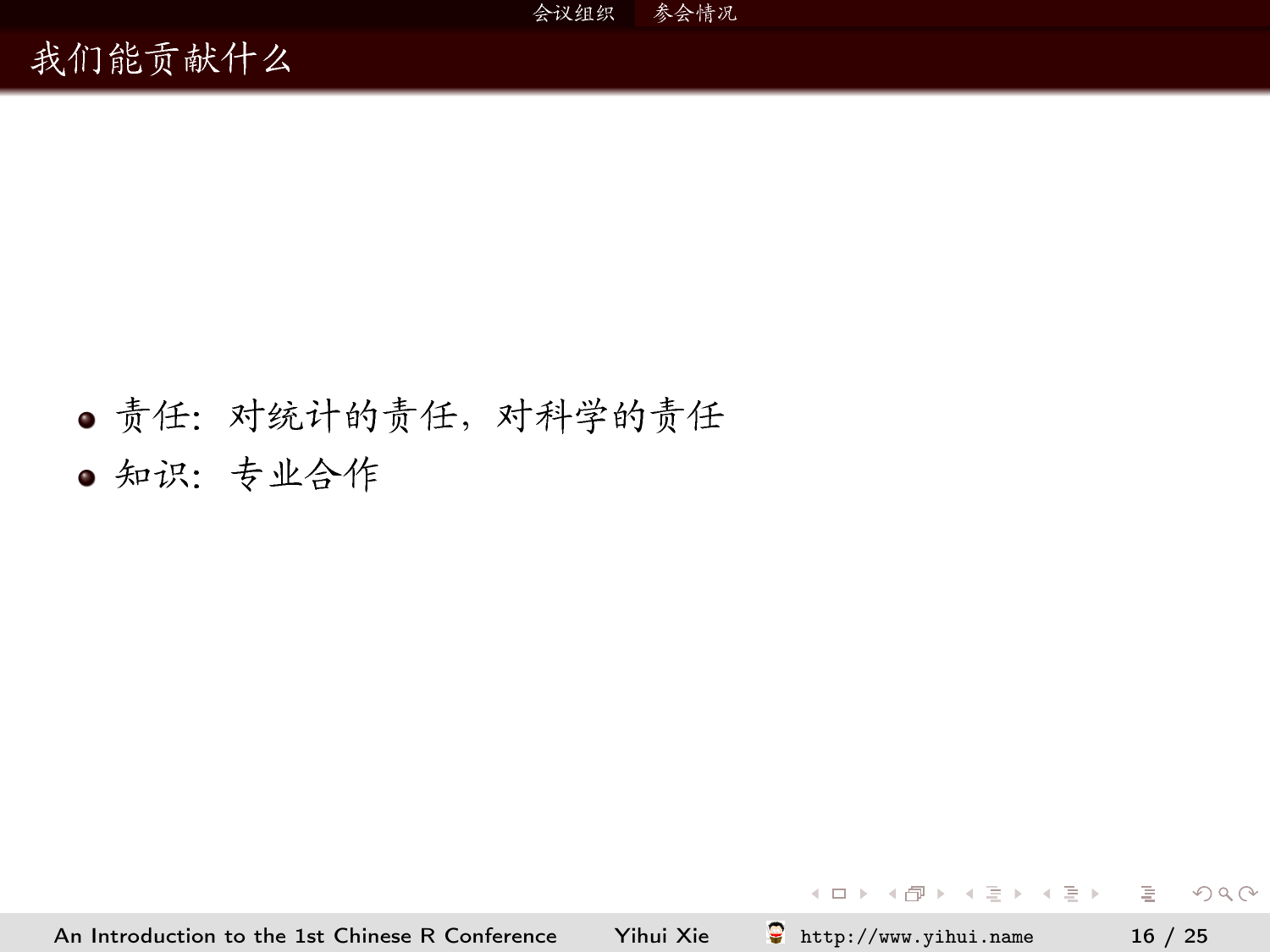R 是什么 常规作用

# 会议组织 • 主办方

- 会议背景
- 参会情况



• 非常规作用

ę An Introduction to the 1st Chinese R Conference Yihui Xie

 $\equiv$ 

<span id="page-16-0"></span> $OQ$ 

 $A \equiv \mathbf{1} \times \mathbf{1} \oplus \mathbf{1} \times \mathbf{1} \oplus \mathbf{1} \times \mathbf{1} \oplus \mathbf{1}$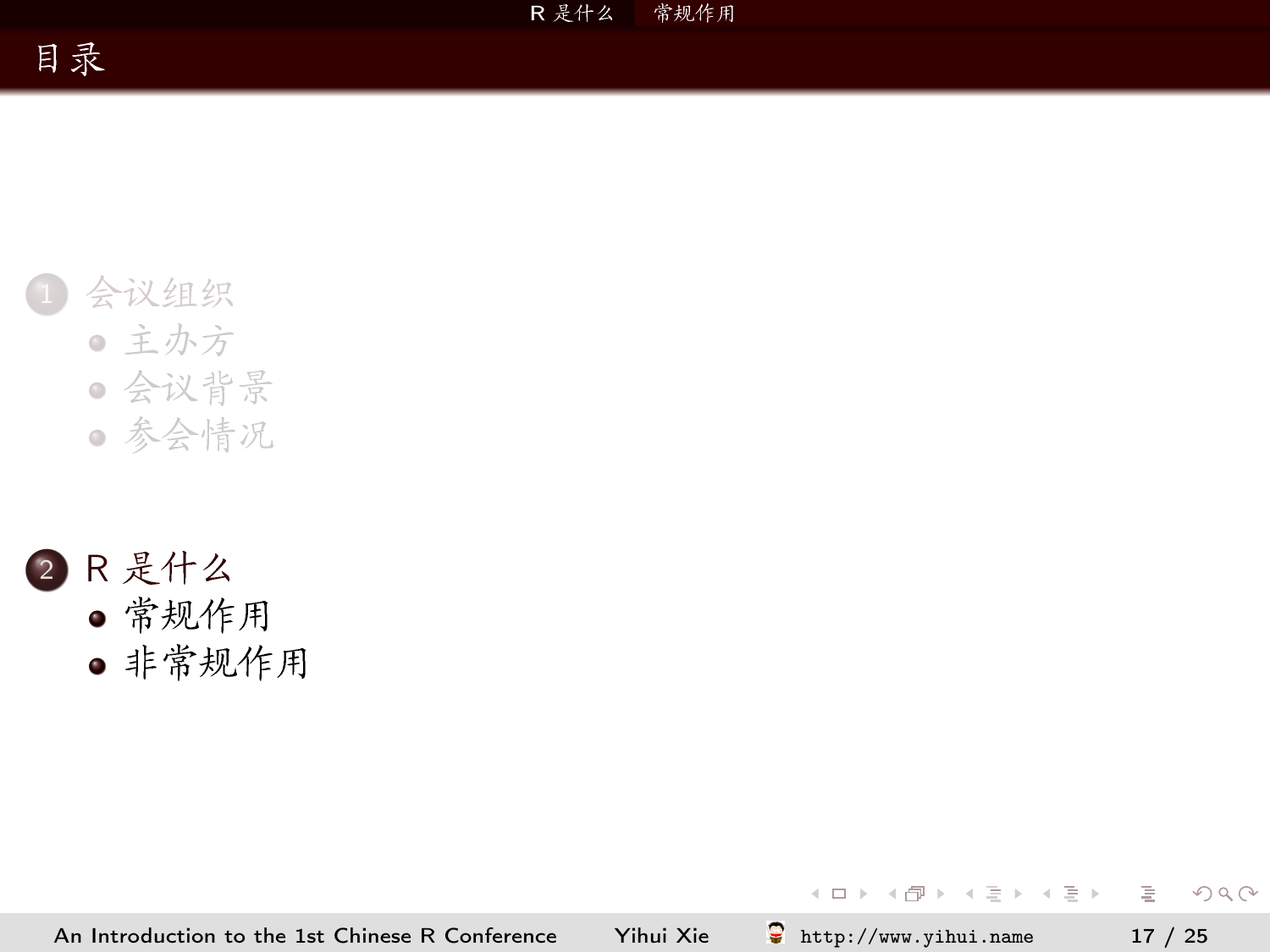R 是什么 常规作用





An Introduction to the 1st Chinese R Conference Yihui Xie

http://www.yihui.name  $18 / 25$ 

 $\equiv$ 

 $\mathcal{O}\subset\mathcal{O}$ 

 $\mathcal{A} \subseteq \mathcal{A} \ \ \mathcal{A} \ \ \mathcal{B} \ \ \mathcal{B} \ \ \mathcal{A} \ \ \mathcal{B} \ \ \mathcal{B} \ \ \mathcal{A} \ \ \mathcal{B} \ \ \mathcal{B}$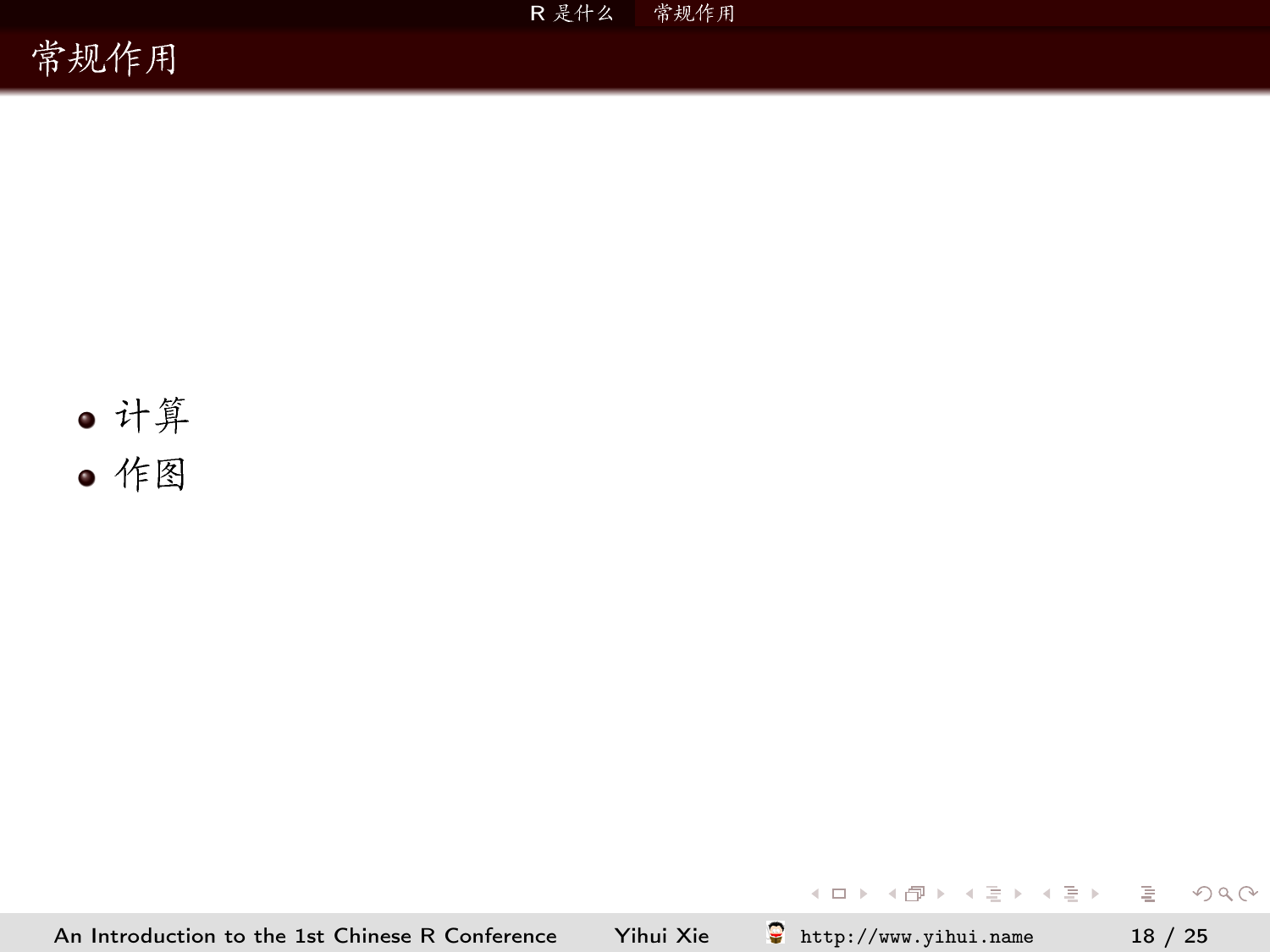R 是什么 非常规作用

R可以用来寻找志同道合者

## 有人问我是 GG 还是 MM, 我这样回答他/她

 $plot(1, type = "n")$ text(1, 1, "\\MA", cex = 20, vfont =  $c("serif", "plain")$ )

<span id="page-18-0"></span>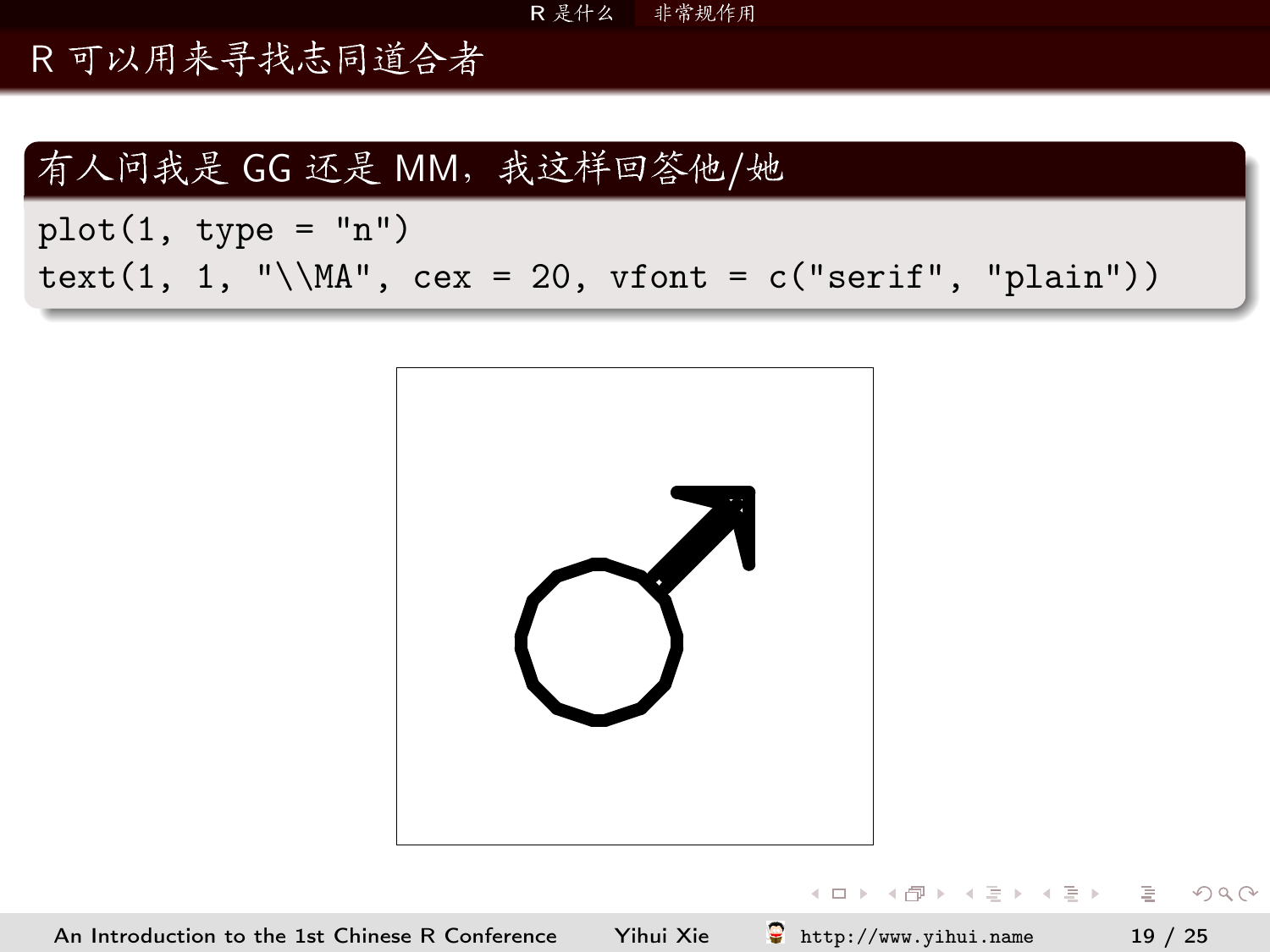### R 是什么<br> 非常规作用

# R可以用来赶火车

## 参见奚潭的演讲

```
prb = replicate(100, {
    x = sample(c(0, 5, 10), 1, prob = c(0.7, 0.2, 0.1))y = sample(c(28, 30, 32, 34), 1, prob = c(0.3, 0.4, 0.2, 0.1))plot(0:40, rep(1, 41), type = "n", xlab = "time", ylab = "",\angleaxes = FALSE)
    axis(1, 0:40)
    r = rnorm(1, 30, 2)points(x, 1, pch = 15)i = 0while (i \leq r) {
       i = i + 1segments(x, 1, x + i, 1)
        if (x + i \ge y)points(y, 1, pch = 19)
        Sys.sleep(0.1)
    }
    points(y, 1, pch = 19)title(ifelse(x + r <= y, "poor... missed the train!", "Bingo! catched the train
    Sys.sleep(4)
    x + r > y})
```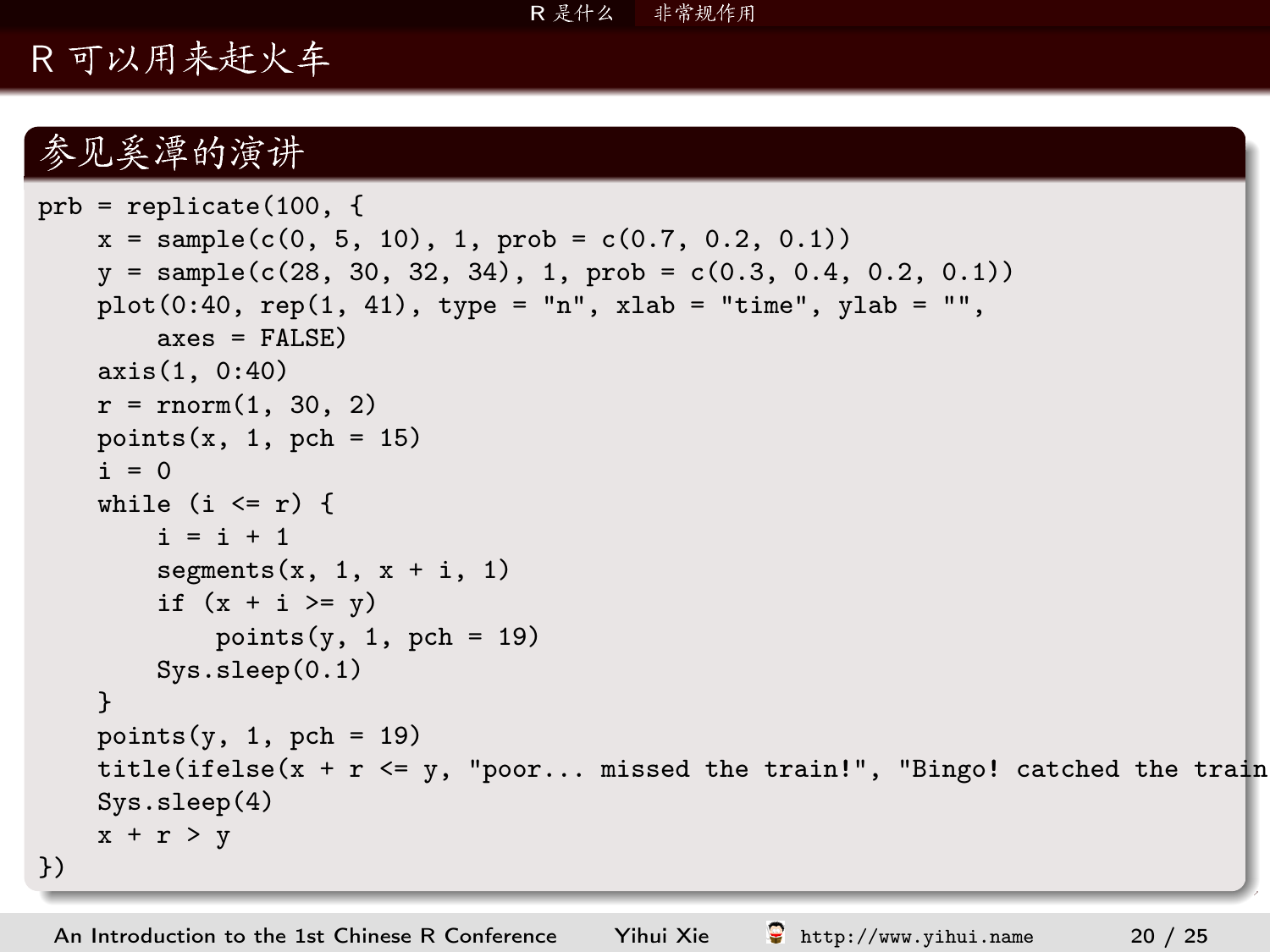# R可以当闹钟

# 一个免费闹钟

# 5秒之后铃声大作  $Sys.sleep(5)$  $replicate(10, {alarm(); System().}$ 

http://www.yihui.name An Introduction to the 1st Chinese R Conference Yihui Xie ę

イロト イ母ト イヨト イヨト

 $\equiv$   $\Omega Q$ 

 $21 / 25$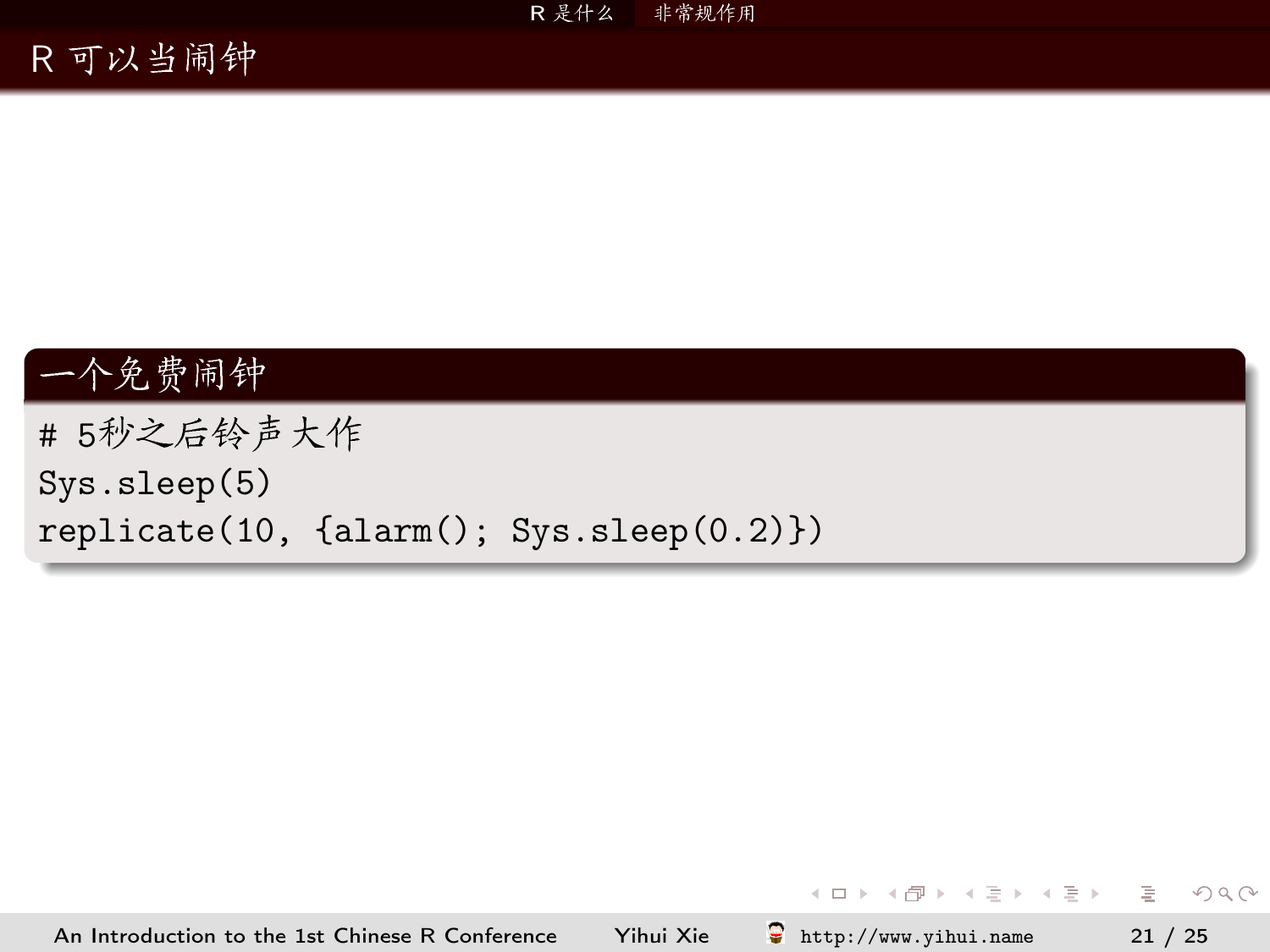# 让我们组建 R 乐队吧!

# Uwe Ligges library(tuneR) Wobj  $\leftarrow$  bind(sine(440, bit = 16), sine(220, bit = 16)) play(Wobj)

[An Introduction to the 1st Chinese R Conference](#page-0-0) Yihui Xie  $\bigcirc$  <http://www.yihui.name> 22 / 25

K ロ ▶ K 레 ≯ K 레 ≯ K 레 ≯ X → D → D A Q Q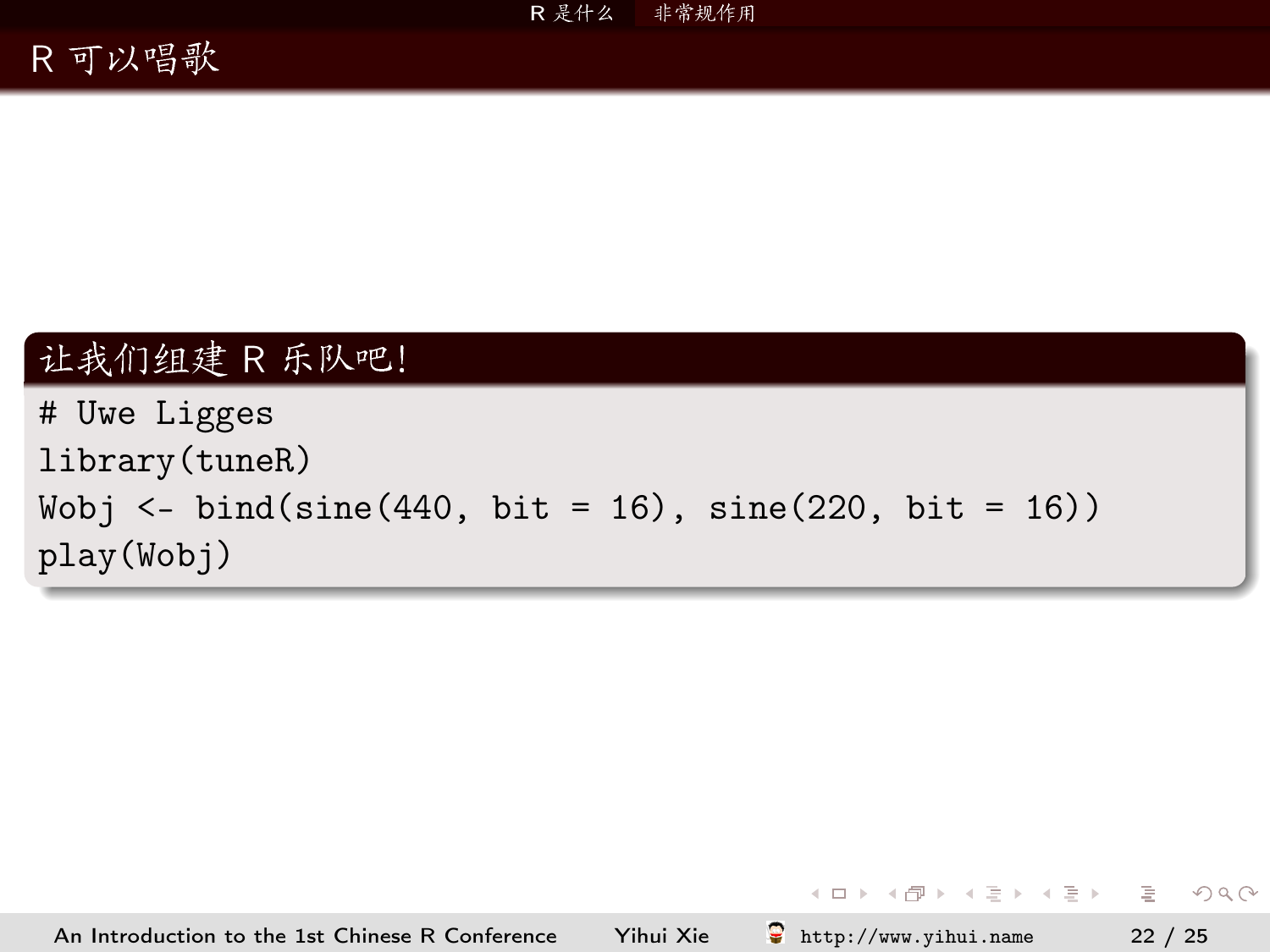# 让我们组建 R 影音工作室吧!

```
# Yihui Xie
library (animation)
par(max = c(3, 2.5, 1, 0.2), pch = 20, mp = c(1.5, 0.5, 0))ani.options (nmax = 200, interval = 0.1)
buffer. needle(type = "S")
```
An Introduction to the 1st Chinese R Conference Yihui Xie  $\sum$  http://www.vihui.name  $23 / 25$ 

A O A Y (FINALE) A BLANCH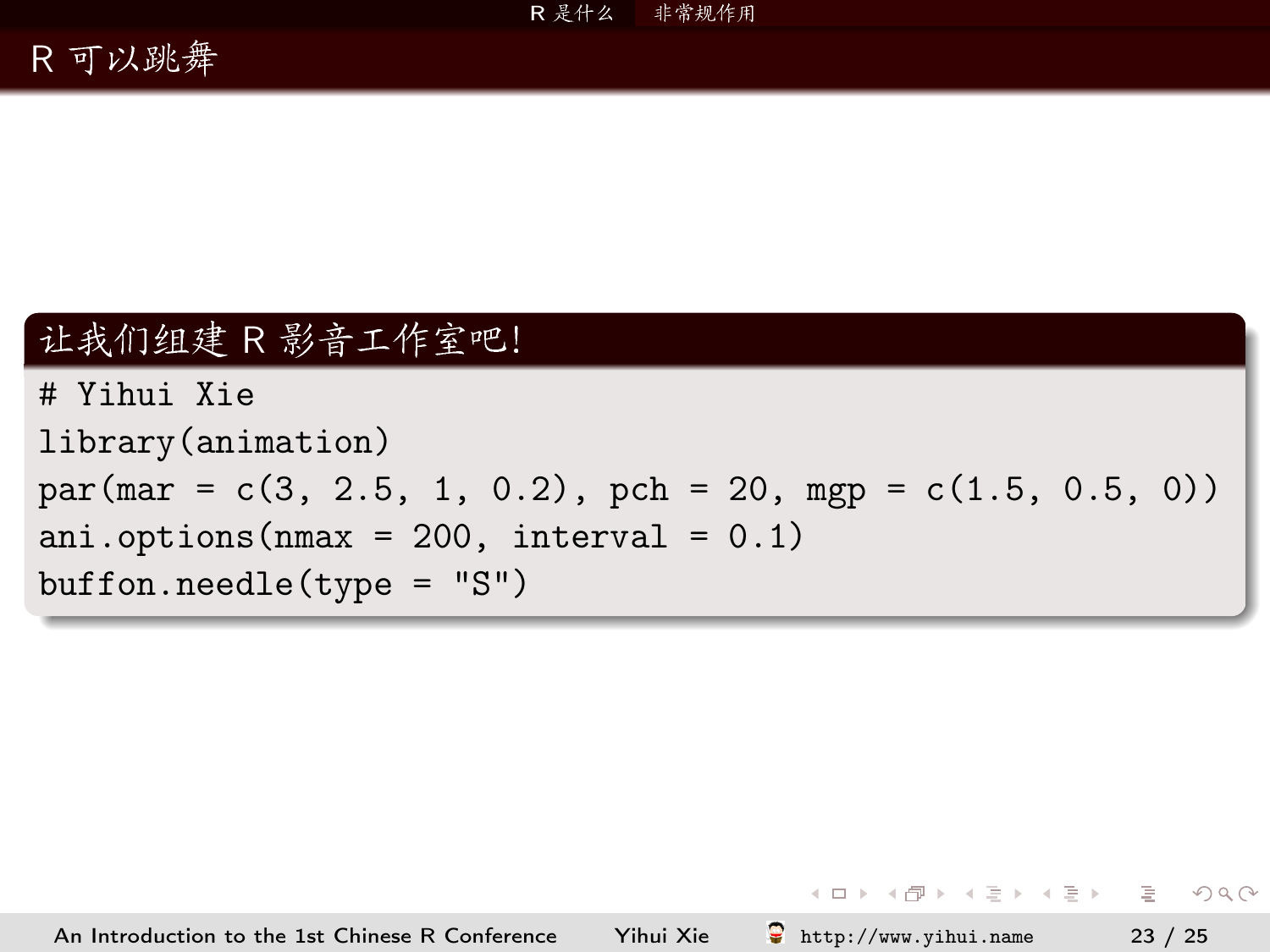R 是什么 非常规作用

R可以测试老年痴呆症

# 让我们组建 R 医院吧!

# Yihui Xie alzheimer.test()

ę http://www.yihui.name An Introduction to the 1st Chinese R Conference Yihui Xie

 $\equiv$   $24 / 25$ 

 $OQ$ 

イロト イ押ト イヨト イヨト